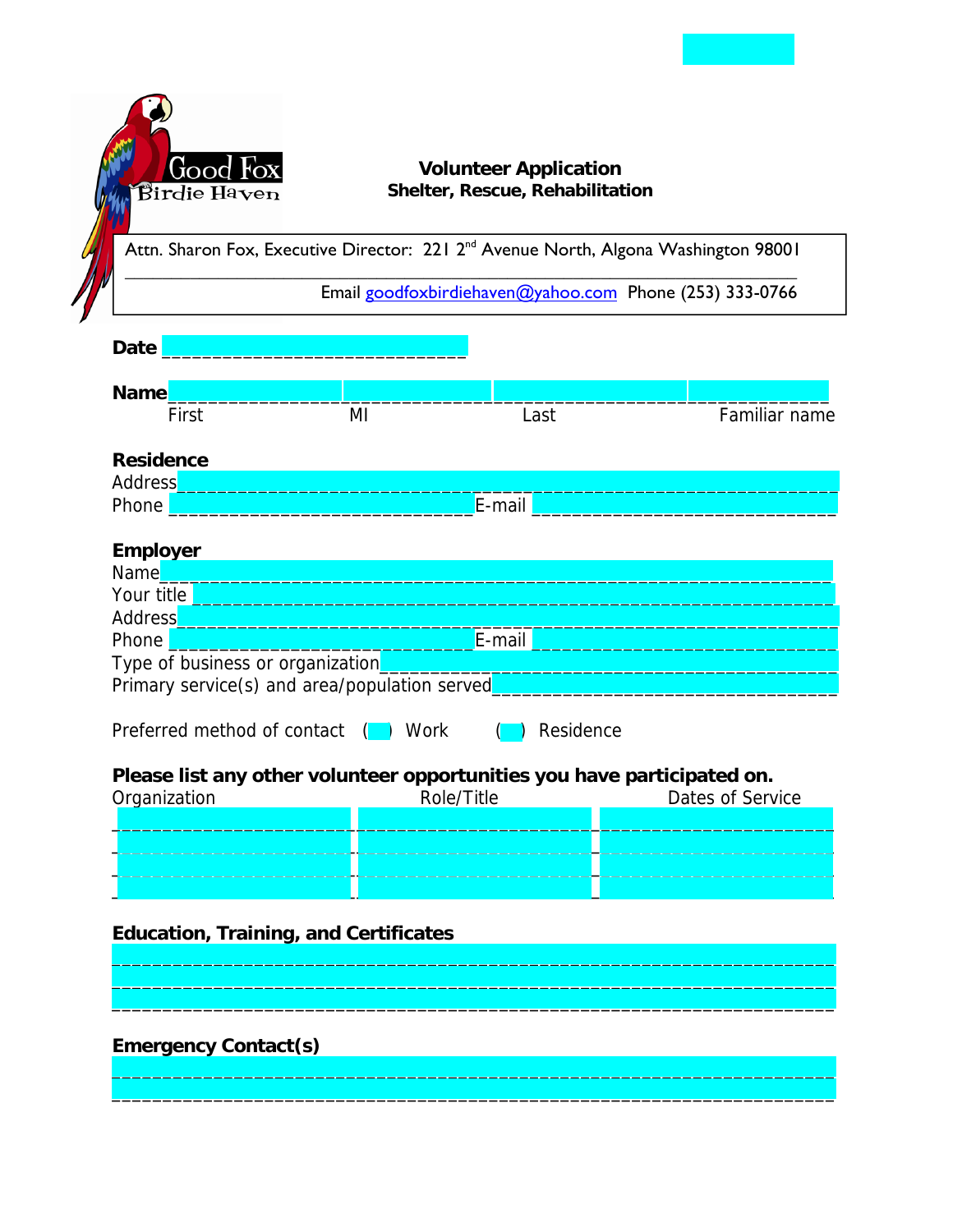#### **Skills, Experience and Interests**



| Days:      |  |  |  |  |
|------------|--|--|--|--|
| Times:     |  |  |  |  |
| Frequency: |  |  |  |  |

Why you would like to volunteer with Good Fox Birdie Haven? What do you hope to gain from your experience at Good Fox Birdie Haven?

Please tell us about any experience you have working with animals.

Do you have pet companions at home? If so please tell us about them (species, age, quantity, etc..)

Have you ever surrendered an animal to Good Fox Birdie Haven or any other animal rescue organization? If yes, please explain.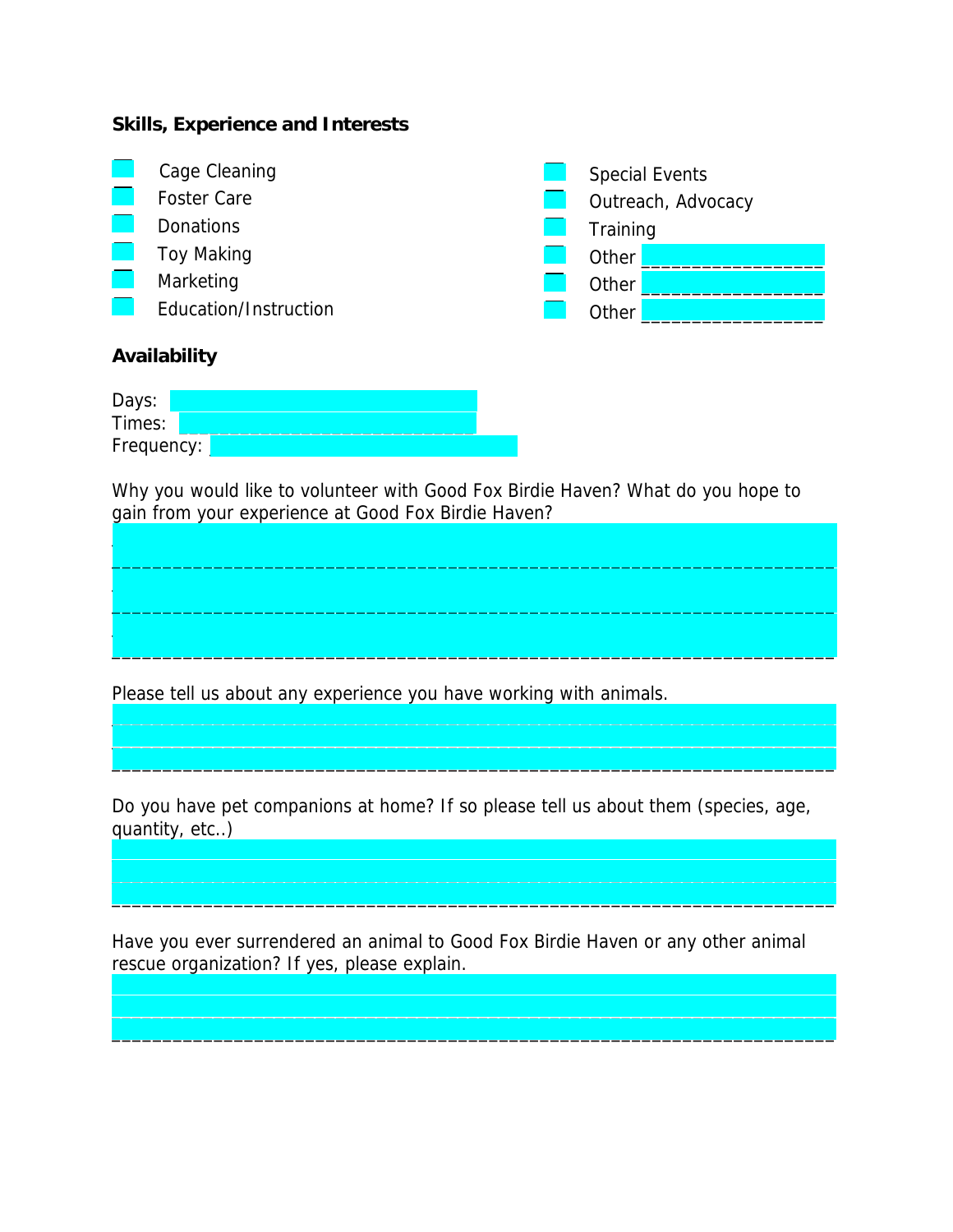Do you have any medical conditions, physical conditions, and/or restrictions or other that prevent you from working with or around animals of all ages, sizes, species, and energy levels? If yes, please explain.

\_\_\_\_\_\_\_\_\_\_\_\_\_\_\_\_\_\_\_\_\_\_\_\_\_\_\_\_\_\_\_\_\_\_\_\_\_\_\_\_\_\_\_\_\_\_\_\_\_\_\_\_\_\_\_\_\_\_\_\_\_\_\_\_\_\_\_\_\_\_\_  $\overline{\phantom{a}}$  , and the contribution of the contribution of the contribution of the contribution of the contribution of the contribution of the contribution of the contribution of the contribution of the contribution of the  $\mathcal{L}_\text{max}$  , and the contribution of the contribution of the contribution of the contribution of the contribution of the contribution of the contribution of the contribution of the contribution of the contribution of t

 $\mathcal{L}_\text{max}$  , and the set of the set of the set of the set of the set of the set of the set of the set of the set of the set of the set of the set of the set of the set of the set of the set of the set of the set of the  $\overline{\phantom{a}}$  , and the contribution of the contribution of the contribution of the contribution of the contribution of the contribution of the contribution of the contribution of the contribution of the contribution of the \_\_\_\_\_\_\_\_\_\_\_\_\_\_\_\_\_\_\_\_\_\_\_\_\_\_\_\_\_\_\_\_\_\_\_\_\_\_\_\_\_\_\_\_\_\_\_\_\_\_\_\_\_\_\_\_\_\_\_\_\_\_\_\_\_\_\_\_\_\_\_

 $\mathcal{L}_\text{max}$  , and the set of the set of the set of the set of the set of the set of the set of the set of the set of the set of the set of the set of the set of the set of the set of the set of the set of the set of the \_\_\_\_\_\_\_\_\_\_\_\_\_\_\_\_\_\_\_\_\_\_\_\_\_\_\_\_\_\_\_\_\_\_\_\_\_\_\_\_\_\_\_\_\_\_\_\_\_\_\_\_\_\_\_\_\_\_\_\_\_\_\_\_\_\_\_\_\_\_\_ \_\_\_\_\_\_\_\_\_\_\_\_\_\_\_\_\_\_\_\_\_\_\_\_\_\_\_\_\_\_\_\_\_\_\_\_\_\_\_\_\_\_\_\_\_\_\_\_\_\_\_\_\_\_\_\_\_\_\_\_\_\_\_\_\_\_\_\_\_\_\_

**References** 

**Please tell us anything else you would like to share.**

My signature below confirms that I understand and agree:

- 1. Good Fox Birdie Haven reserves the right to refuse or terminate volunteer services or involvement of any individual at any time and for any reason; at the sole discretion of the Executive Director(s), Volunteer Coordinator or any of his/her designees, and any Executive Board member.
- 2. I further attest that the information throughout this document is stated true, correct, and under good faith. Any material misrepresentation or omission may be justification for refusal or termination of volunteer services or involvement. I agree to keep Good Fox Birdie Haven informed of any background issues or conditions that may make me an unfit candidate to provide services or have involvement with the organization. This includes but is not limited to illegal drug use, theft, or animal cruelty.
- 3. With the below signature, I authorize Good Fox Birdie Haven and any of its agents to make a thorough investigation of my background, history of involvement with animals, prior employment or volunteer work, character references, or any investigatory practices deemed necessary in order to maintain the safety and wellbeing of the organization, animal residents, and other volunteers.
- 4. By signing below, I further authorize Good Fox Birdie Haven and any of its agents to obtain and request any and all information for the purpose of such investigation, and release from liability any person, government agency, previous employers, or volunteer group from giving or receiving such information.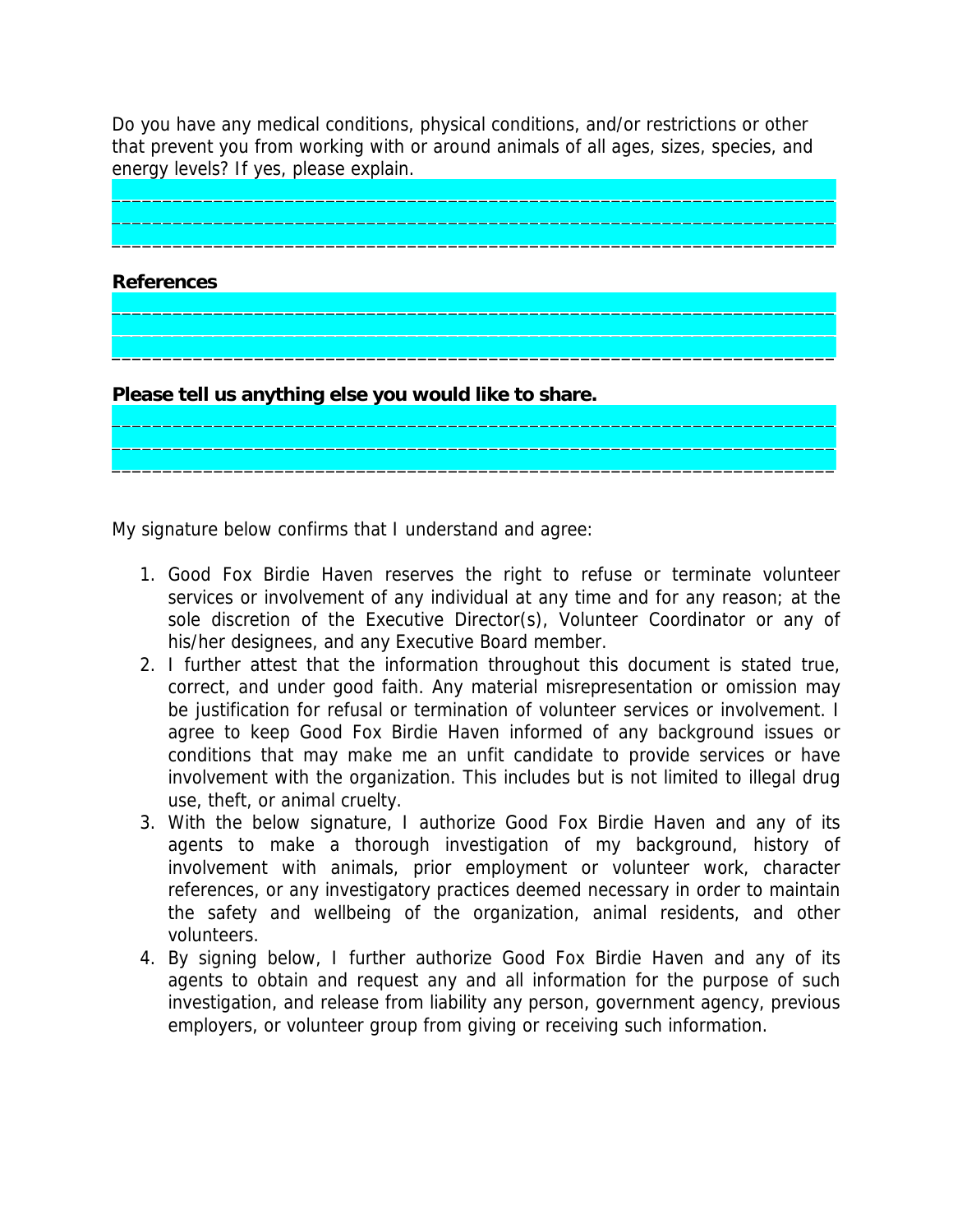5. I understand that the falsification of any responses given in our application or other derogatory information or undisclosed criminal conviction(s) discovered as a result of this investigation, may preclude you from providing services or have involvement with Good Fox Birdie Haven.

| Signature           | <b>Date</b> |  |
|---------------------|-------------|--|
| <b>Printed Name</b> |             |  |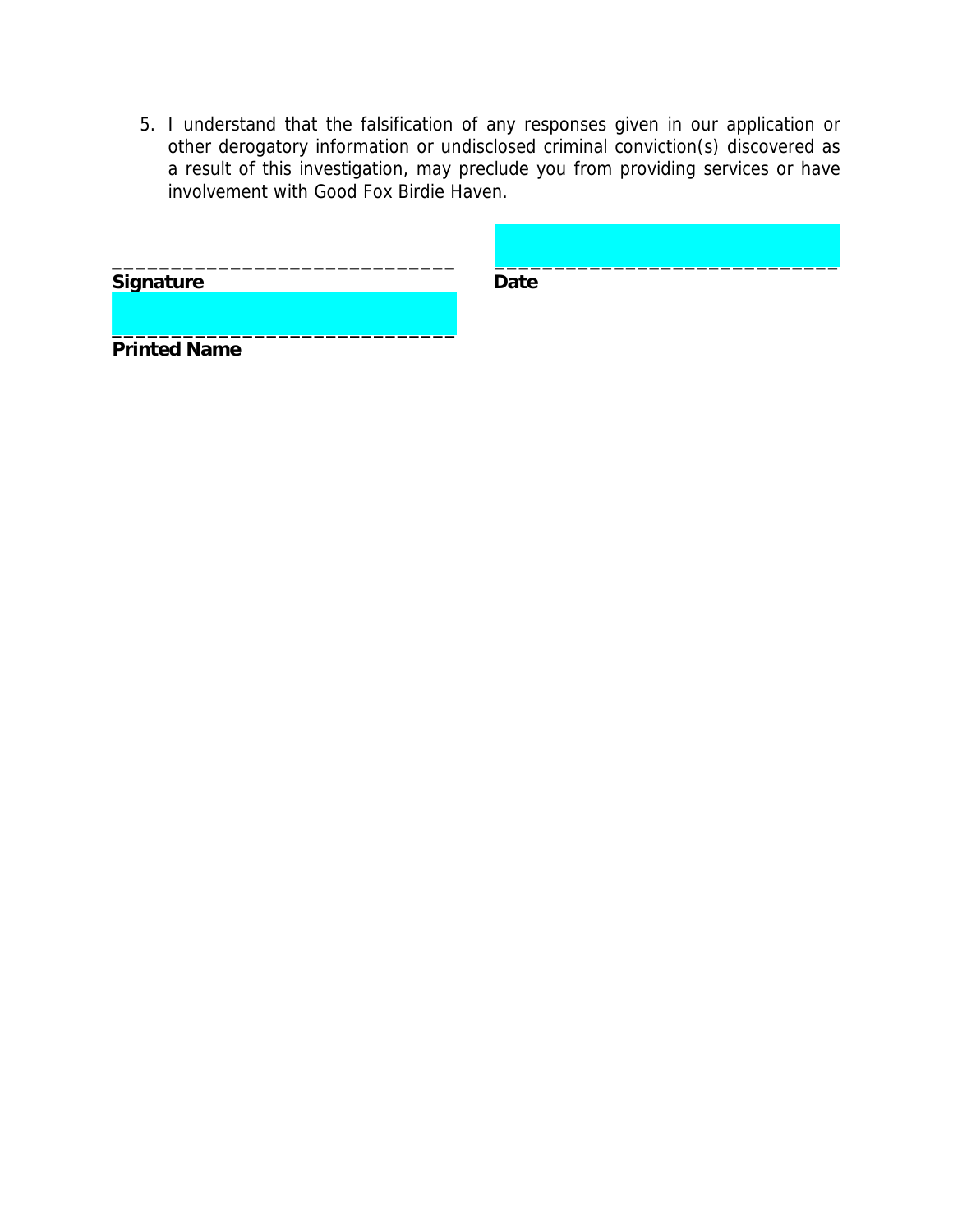# **Good Fox Birdie Haven Release**

By signing at the end of this form, I agree to the following:

- 1. In consideration of being a volunteer of Good Fox Birdie Haven, I attest that I am over eighteen (18) years of age and further agree to the following;
- 2. I understand that there are different techniques and philosophies regarding the care and training of parrots and other captive companion animals/birds. I understand that Good Fox Birdie Haven has set guidelines and procedures. I agree to follow any and all Good Fox Birdie Haven guidelines, procedures, and techniques, without deviation. In the event I should disagree with any guideline, I agree to comply with said procedure and guideline, providing my personal safety is not compromised. I further agree to discuss the matter with the Executive Director(s) or his/her designees. I agree to refrain from written/oral criticisms or objections against the organization until the matter has been discussed and a resolution has been reached.
- 3. I understand that Good Fox Birdie Haven program animals are adopted out through an application process and that the adoption/placement process is established by the Executive Director(s). When two or more parties are interested in adopting an animal, the decision will be made by the Executive Director(s) and in the best interests of the animal and the Good Fox Birdie Haven program.
- 4. I agree not to interfere with an adoption of or the removal of an animal from a foster or adoptive home. If I learn of information that could impact care, health, safety, or location of an animal within the Good Fox Birdie Haven program, I agree to discreetly share that information with the Executive Director(s).
- 5. I understand that my first duty as a volunteer is the furtherance of the mission, procedures, guidelines, and efforts to care for and protect the welfare of the animals coming into or in the Good Fox Birdie Haven program. If I ever feel I cannot fulfill that obligation in my words or actions relative to a situation, animal, or person, I agree to voluntarily resign to avoid any conflict of interest or appearance of impropriety. I understand that my inability to follow such duty constitutes a conflict of interest.
- 6. I understand that I may not unilaterally accept any animal on behalf of Good Fox Birdie Haven without prior expressed consent and approval from the Executive Director(s).
- 7. Good Fox Birdie Haven will not take any responsibility, financial, custodial or otherwise for animals accepted in violation of this provision.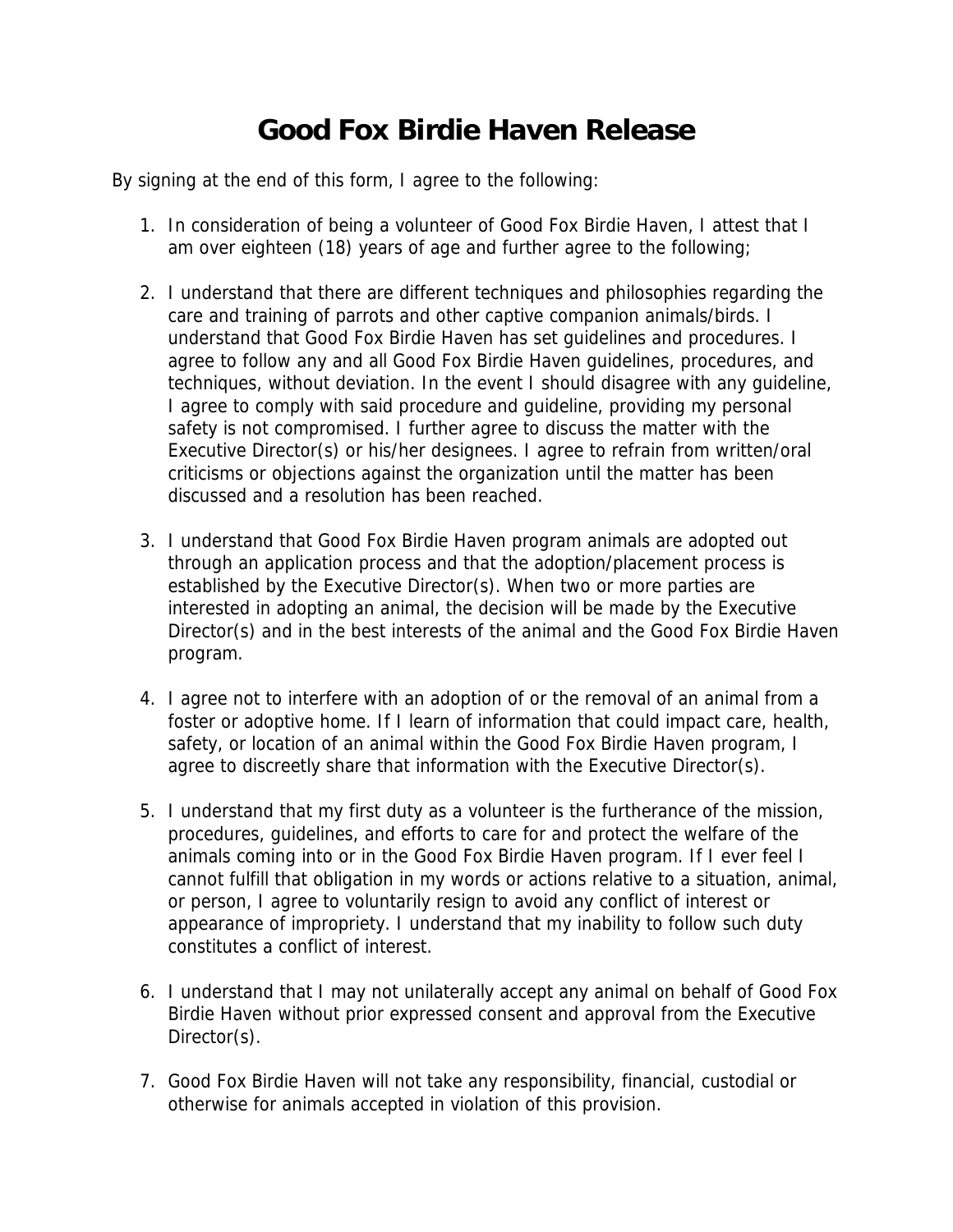- 8. I agree to remain drug free while actively performing my volunteer duties.
- 9. I further understand that the Executive Director(s) and Executive Board has sole decision making authority on fundraising opportunities, the presentation of educational programs, to sign contracts on behalf of Good Fox Birdie Haven, or to speak or publish media on behalf of the organization. Volunteers presented with these opportunities who wish to represent the organization in any way, must contact the Executive Director(s) and retrieve expressed prior approval before commencement of activities.
- 10. I understand that the Executive Director(s) may terminate my services or participation if I violate any portion of this agreement or for any conduct contrary to the best interest of Good Fox Birdie Haven.
- 11. I agree to support the mission, goals, and efforts of the organization with a positive attitude. I agree to approach all volunteer responsibilities with professionalism and respect, to promote goodwill by handling contact with staff, volunteers, customers, and visitors in a spirit of courtesy and cooperation.
- 12. In the event I am dismissed or resign from services and participation, I agree to fully cooperate and promptly make arrangements to return/relinquish any and all animals, cages or caging equipment, supplies, or any other property of Good Fox Birdie Haven. I understand that failure to do so, may result in being charged for the property's replacement costs or a report to law enforcement of theft to be filed.
- 13. I understand and agree that my activities as a volunteer are strictly performed on an un-paid basis, without monetary compensation or other benefit; including but not limited to Worker's Compensation benefits.
- 14. I am aware that the nature of activities to be performed by me through my volunteer activities handling animals that there may be inherent danger; including but not limited to property damage, harm, injury, illness, disease or death. I agree that all volunteer activities are to be performed by me at my own risk and I assume all responsibility thereof. I agree to understand and educate myself as to the hazards and risks in handling animals. I further hold harmless the Good Fox Birdie Haven and all agents for any personal injury or damage, directly or indirectly incurred, while participating in any Good Fox Birdie Haven activity.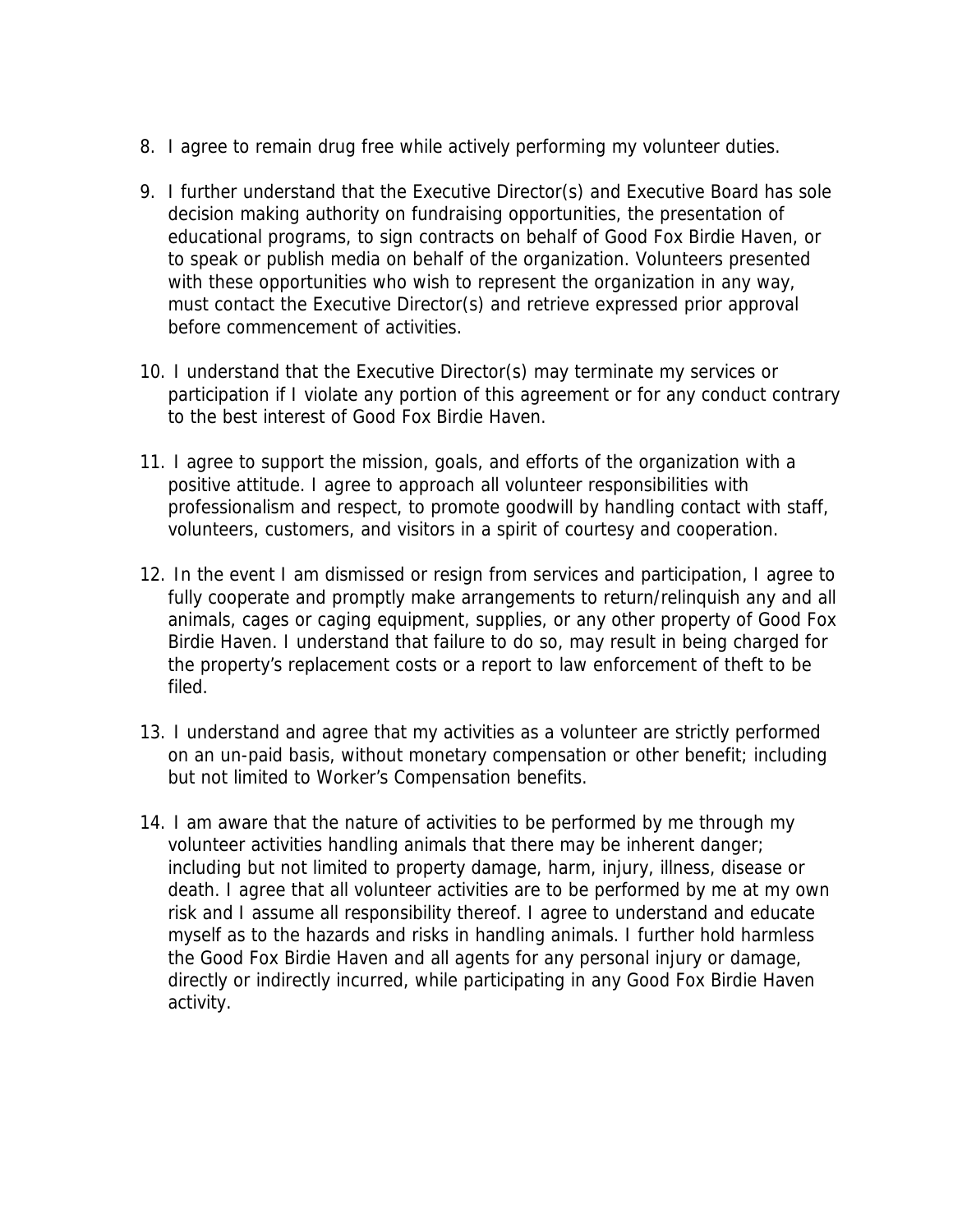15. I authorize Good Fox Birdie Haven to use or reproduce my name, voice, any photographs, video, or likeness of me and animals I interact with for, but not limited to, public relations, marketing, and for profit activities, products, or events.

| <b>Signature</b>    | <b>Date</b> |  |
|---------------------|-------------|--|
|                     |             |  |
| <b>Printed Name</b> |             |  |